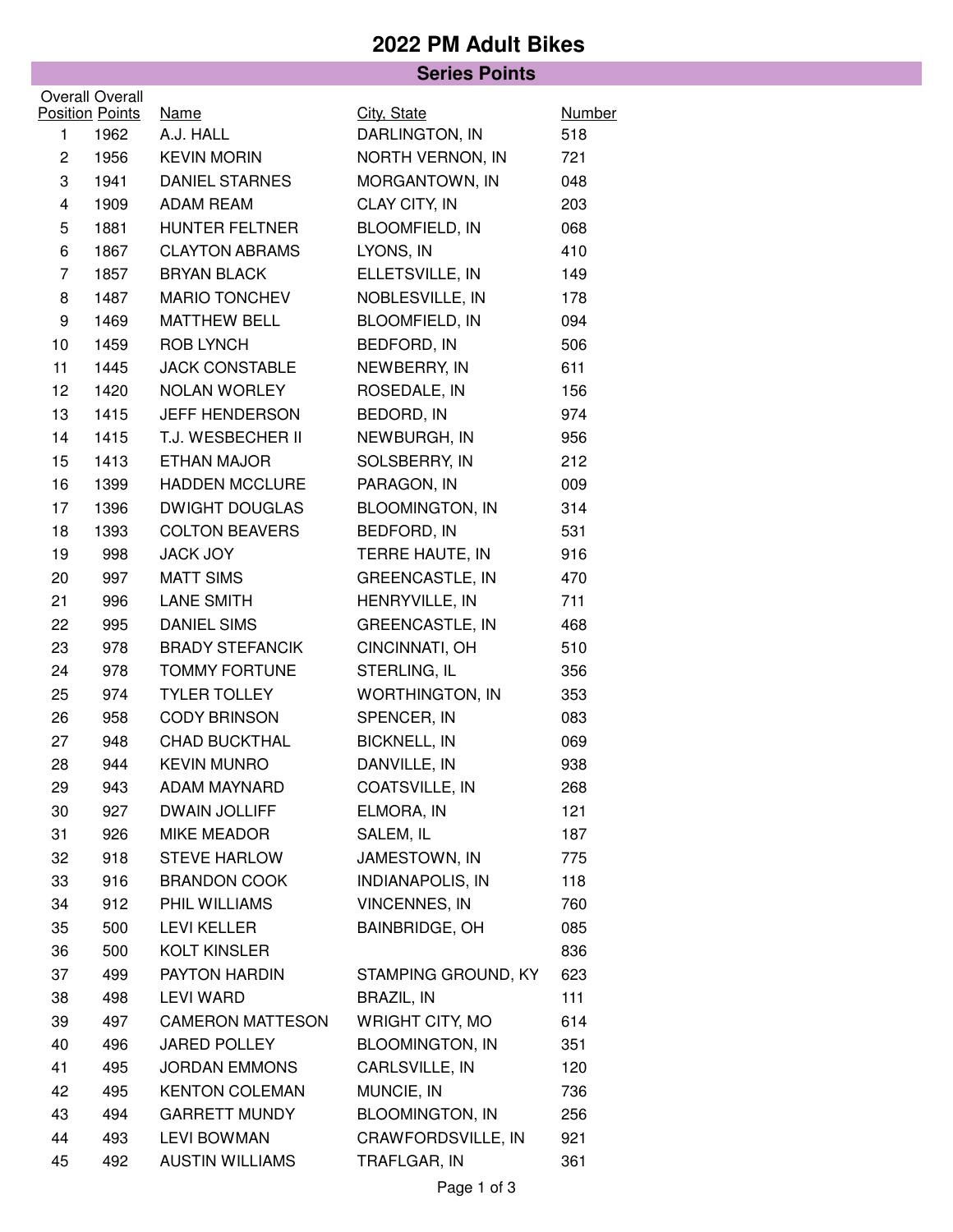## **2022 PM Adult Bikes**

## **Series Points**

|    | <b>Overall Overall</b><br><b>Position Points</b><br>City, State<br>Name |                         | Number                  |     |
|----|-------------------------------------------------------------------------|-------------------------|-------------------------|-----|
| 46 | 491                                                                     | <b>JACOB TAYLOR</b>     | ROSSVILLE, IN           | 334 |
| 47 | 491                                                                     | <b>SAM SHAVER</b>       | CRAWFORDSVILLE, IN      | 172 |
| 48 | 490                                                                     | <b>AARON SORGIUS</b>    | <b>BROWNSBURG, IN</b>   | 221 |
| 49 | 490                                                                     | NATHAN CLENDENEN        | DELPHI, IN              | 838 |
| 50 | 489                                                                     | <b>BLAKE RINSCH</b>     | FLATROCK, IL            | 324 |
| 51 | 488                                                                     | <b>CORBIN MENNEN</b>    |                         | 995 |
| 52 | 488                                                                     | <b>BEN JONES</b>        | LAWRENCEVILLE, IL       | 312 |
| 53 | 488                                                                     | PEYTON WILDS            | NORTH VERNON, IN        | 697 |
| 54 | 487                                                                     | <b>BRIAN ROBEY</b>      | NEEDHAM, IN             | 920 |
| 55 | 486                                                                     | <b>AUSTIN SPINKS</b>    | ROCKPORT, IN            | 174 |
| 56 | 485                                                                     | <b>CHARLES BECKER</b>   | MOORESVILLE, IN         | 153 |
| 57 | 485                                                                     | NICHOLAS NIEMAN         | DRYRIDGE, KY            | 875 |
| 58 | 484                                                                     | <b>MIKE KOCH</b>        | GOSHEN, IN              | 520 |
| 59 | 484                                                                     | <b>CHRIS ANGELL</b>     | LINTON, IN              | 519 |
| 60 | 484                                                                     | <b>STEELE REEVES</b>    | CARTHAGE, IN            | 075 |
| 61 | 484                                                                     | <b>JOSH KEYS</b>        | SCOTTSBURG, IN          | 989 |
| 62 | 483                                                                     | DAROLD JOHNSON          | GILLESPIE, IL           | 795 |
| 63 | 483                                                                     | <b>JAKE ROBERTS</b>     | SPENCER, IN             | 348 |
| 64 | 482                                                                     | <b>DOUG MARTIN</b>      | LINTON, IN              | 197 |
| 65 | 481                                                                     | DONNIE HELTERBRAND      | <b>GOSPORT, IN</b>      | 397 |
| 66 | 480                                                                     | <b>THOMAS MCDANIEL</b>  | LEXINGTON, KY           | 511 |
| 67 | 480                                                                     | <b>CHANCE MULLINS</b>   | HUNTINGBURG, IN         | 117 |
| 68 | 480                                                                     | LUCAS SOULE             | MADISON, IN             | 200 |
| 69 | 479                                                                     | <b>MARTIN LANTZ</b>     | MILFORD, IN             | 602 |
| 70 | 477                                                                     | <b>ALEX KYLE</b>        | <b>BRAZIL, IN</b>       | 521 |
| 71 | 476                                                                     | NICHOLAS WIGGINTON      | GOSHEN, IN              | 929 |
| 72 | 475                                                                     | <b>BRANTLEY FORD</b>    | CRAWFORDSVILLE, IN      | 015 |
| 73 | 475                                                                     | <b>CODY FENDER</b>      | HELTONVILLE, IN         | 601 |
| 74 | 475                                                                     | <b>LUKE BRINKERHOFF</b> | LADOGA, IN              | 898 |
| 75 | 473                                                                     | <b>JOSH WAUGH</b>       | COMBBELLSBURG, KY       | 394 |
| 76 | 473                                                                     | <b>JARED JONES</b>      | KINMUNDY, IL            | 204 |
| 77 | 472                                                                     | <b>MARK SEMPRINO</b>    | FORT WAYNE, IN          | 109 |
| 78 | 471                                                                     | <b>TY TURNER</b>        | CENTERPOINT, IN         | 722 |
| 79 | 470                                                                     | <b>CARSYN HERALD</b>    | $\frac{1}{2}$           | 022 |
| 80 | 469                                                                     | <b>ANTHONY WAGLER</b>   | NASHVILLE, IN           | 865 |
| 81 | 468                                                                     | <b>JUSTIN DINIUS</b>    | FORT WAYNE, IN          | 175 |
| 82 | 467                                                                     | ANDREW POWER            | <b>INDIANAPOLIS, IN</b> | 230 |
| 83 | 466                                                                     | <b>DOUG GRESHAM</b>     | SEYMOUR, IN             | 944 |
| 84 | 465                                                                     | <b>MARK JONES</b>       | <b>VINCENNES, IN</b>    | 071 |
| 85 | 463                                                                     | <b>AUSTIN WILLIAMS</b>  | LIZTON, IN              | 640 |
| 86 | 461                                                                     | <b>SAM PEEK</b>         | LOOGOOTEE, IN           | 988 |
| 87 | 458                                                                     | <b>CHASE MUNDY</b>      | <b>BAINBRIDGE, IN</b>   | 723 |
| 88 | 457                                                                     | <b>BRETT CHITWOOD</b>   | SOLSBERRY, IN           | 222 |
| 89 | 456                                                                     | <b>TYESON BUSHONG</b>   | CRAWFORDSVILLE, IN      | 056 |
| 90 | 453                                                                     | <b>ROB SURFACE</b>      | GREENWOOD, IN           | 006 |
|    |                                                                         |                         |                         |     |